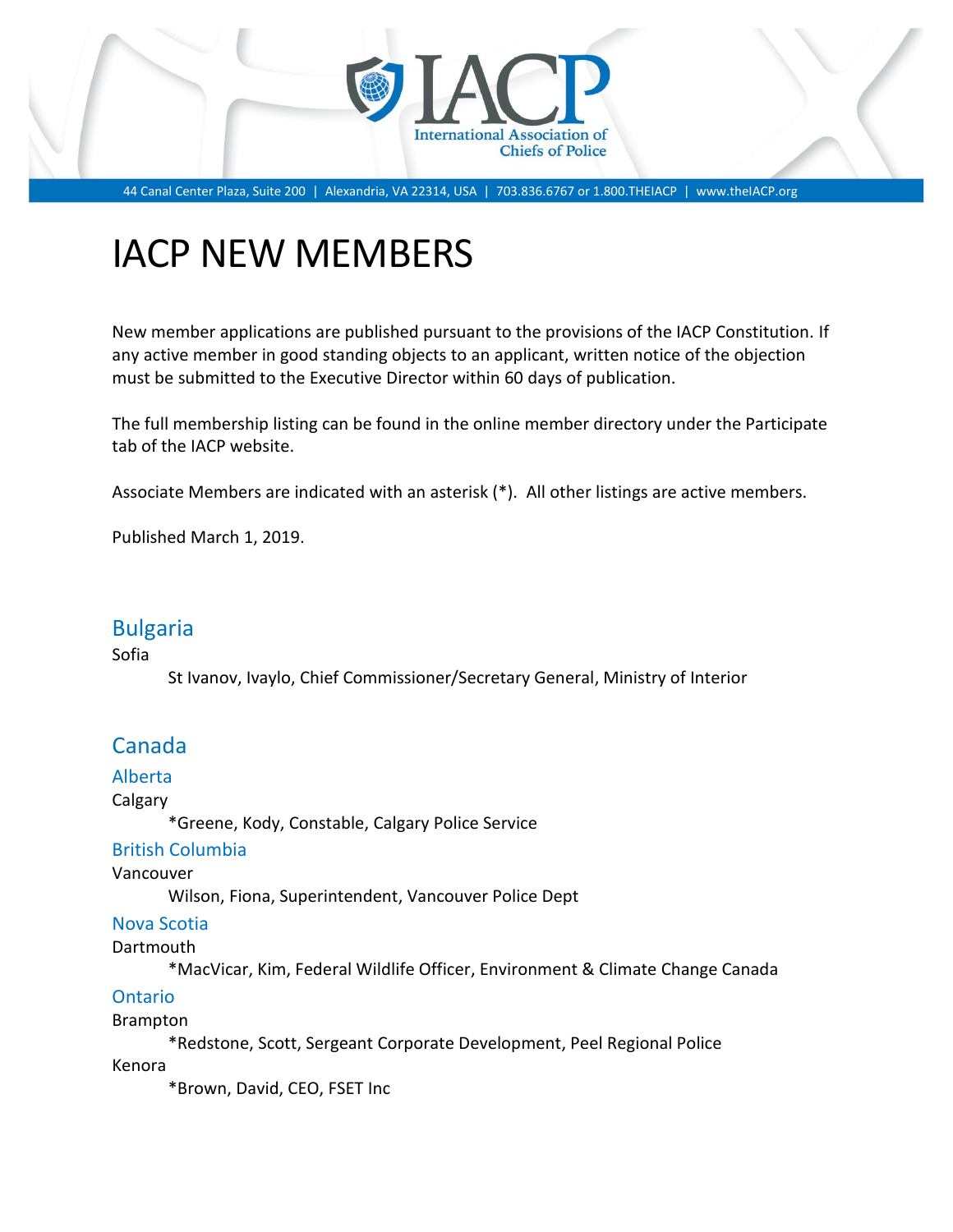#### Orillia

Patterson, Stephanie, Commander/Superintendent, Ontario Provincial Police Waterloo

\*Scheffel, Steve, Manager Inside Sales, Magnet Forensics

### Whitby

\*Drew, Bobbie, Board Member, Durham Regional Police Services Board

#### **Saskatchewan**

#### Saskatoon

Huisman, Randy A, Superintendent, Saskatoon Police Service

### Ireland

#### Dublin

McPhillips, Oonagh, Deputy Secretary General, Dept of Justice and Equality

### Israel

#### Beit Shemesh

Norman, Hadas, Head of Training Planning Dept, Israel Police

### Nigeria

#### Abuja

Ifeanyi, Achuagu, Superintendent of Police, Nigeria Police Force \*Ogunfowora, Aderemi T, Inspector of Police, Nigeria Police Force

Adeniji

\*Luba, Mutiu Omotola, Inspector of Police, Nigeria Police Force

#### Agege

\*Ahmed, Abdulrazak, Sergeant, Nigeria Police Force

#### Ajuwon

Kazeem, Kabir Afolabi, Chief Superintendent of Police, Nigeria Police Force

#### Akure

Omojuwa, Stephen, Superintendent/Assistant Chief, Nigeria Security & Civil Defence Corps

#### Apapa

Barka, Umar, Assistant Superintendent of Customs, Nigeria Customs Service

#### Lagos

\*Adefokun, Elizabeth, Police Officer, Nigeria Police Force

Olaniyan, Olasunkanmi Isaac, Assistant Superintendent of Police, Nigeria Police Force Obalende

\*Ayeni, Franca Ohiobo, Police Officer, Nigeria Police Force

\*Egoh, Ifeoma Lilian, Police Officer, Nigeria Police Force

\*Oko, Johnson Odey, Inspector of Police, Nigeria Police Force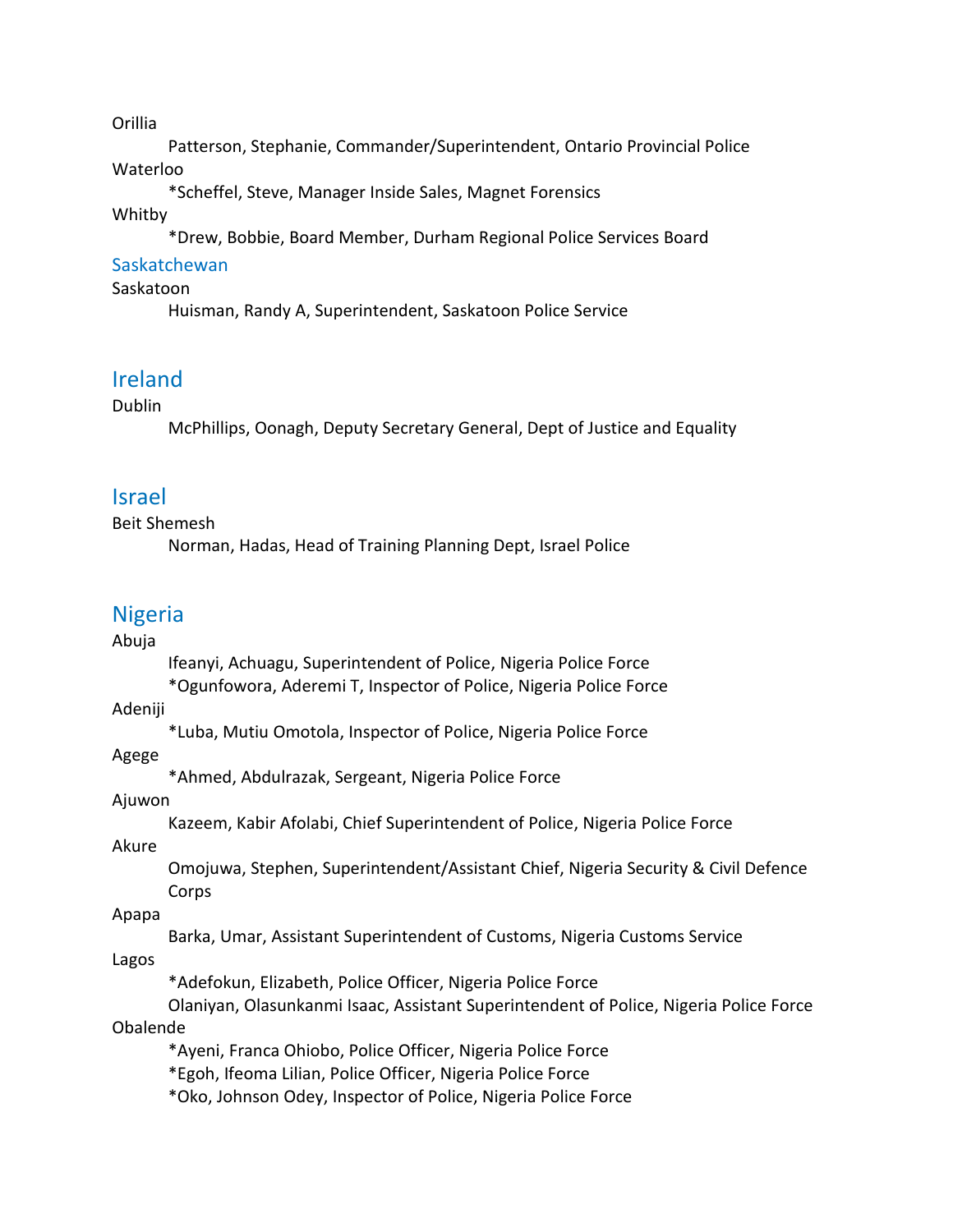\*Okunola, Michael Gbenga, Inspector of Police, Nigeria Police Force

\*Olaoye, Olanrewaju Saheed, Police Officer, Nigeria Police Force

\*Udonte, Eleanor Ebong, Police Officer, Nigeria Police Force

### Taiwan

#### Taipei

Chin, Hao-Ming, Chief Secretary, Taipei City Police Dept Kao, Shou-Sun, Chief Inspector, Taipei City Police Dept Lu, Chun-Chang, Deputy Commissioner, Taipei City Police Dept Taoyuan City Chen, Chao-Fu, Commander, Aviation Police Bureau

> Chen, Yen-Hung, Major International Affairs Section, Aviation Police Bureau Huang, Chin-Du, Chief of Aviation Security Section, Aviation Police Bureau Huang, Ming-Kai, Deputy Commander, Aviation Police Bureau Huang, Yao-Tseng, Deputy Commander, Aviation Police Bureau Kuo, Shun-Te, Chief Secretary, Aviation Police Bureau Lin, Hung-Sheng, Commander Criminal Investigation Police Brigade, Aviation Police Bureau Luo, Huo-Hsiang, Chief, Aviation Police Bureau Shen, Pao-Yang, Deputy Chief of Police, Aviation Police Bureau Shen, Yen-Lang, Chief of Administrative Section, Aviation Police Bureau Su, Mao-Chih, Deputy Commander Criminal Investigation Police Brigade, Aviation Police Bureau Tang, Min-Chu, Deputy Chief of Police, Aviation Police Bureau Tien, Wei-Jen, Deputy Commander Criminal Investigation Police Brigade, Aviation Police Bureau Tsai, Chi-Jen, Commander, Aviation Police Bureau Tsai, Hung Tien, Captain, Aviation Police Bureau

### United Kingdom

### **Bletchley**

\*Bose, Kiron, Director, Issured Ltd \*Stone, Jed, Director, Issured Ltd

### London

\*St Cyr, Sherri, Student, London Metropolitan Univ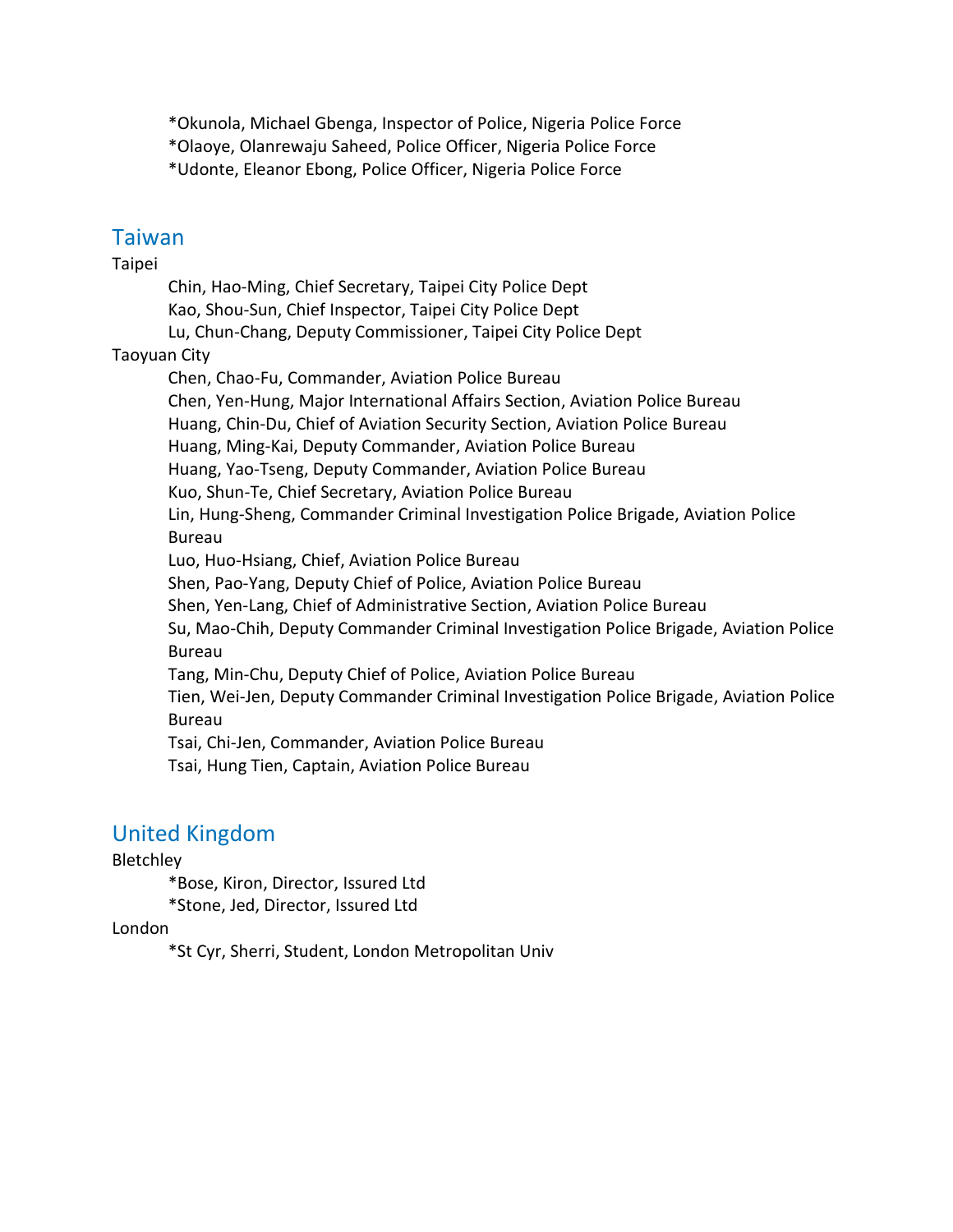### United States

#### Alabama

Birmingham

Hill, Willie, Chief Deputy, Jefferson Co Sheriff's Office

Decatur

Morgan, Tony, Captain, Decatur Police Dept

#### Summerdale

Brock, Kevin N, Chief of Police, Summerdale Police Dept

### Alaska

### Yakutat

Skaflestad, Arlen, Lieutenant, Yakutat Borough Police Dept

#### Arizona

### **Gilbert**

\*Davis-Wilson, Diana M, Chief Executive Advisor, Aspen Behavioral Consulting

#### Goodyear

\*Cummings, Nathan, Police Officer, Goodyear Police Dept

#### Peoria

\*McDaniel, Rob, Deputy Director, Peoria Police Dept

### Phoenix

\*Crotty, Andrew, Patrol Officer, Phoenix Police Dept Faulkner, David, Senior Public Safety Advisor, FirstNet \*Giordano, Matthew, Executive Director, Arizona POST \*Meinzer, Shay, Student, Grand Canyon Univ

### California

Brawley

Sawyer, Robert, Chief of Police, Brawley Police Dept

Clovis

\*Bradford, Mark, Police Officer, Clovis Police Dept

Costa Mesa

\*Hamel, Kathryn E, Dean School of Criminology & Interdisciplinary Studies, California Southern Univ

Downey

Milligan, Dean, Chief of Police, Downey Police Dept

Irvine

\*Grange, Scott, Sergeant, Irvine Police Dept

Livingston

\*Griffin, Thomas, Police Officer, Livingston Police Dept Menlo Park

\*D'Souza, Craig C, Head of Investigations, Facebook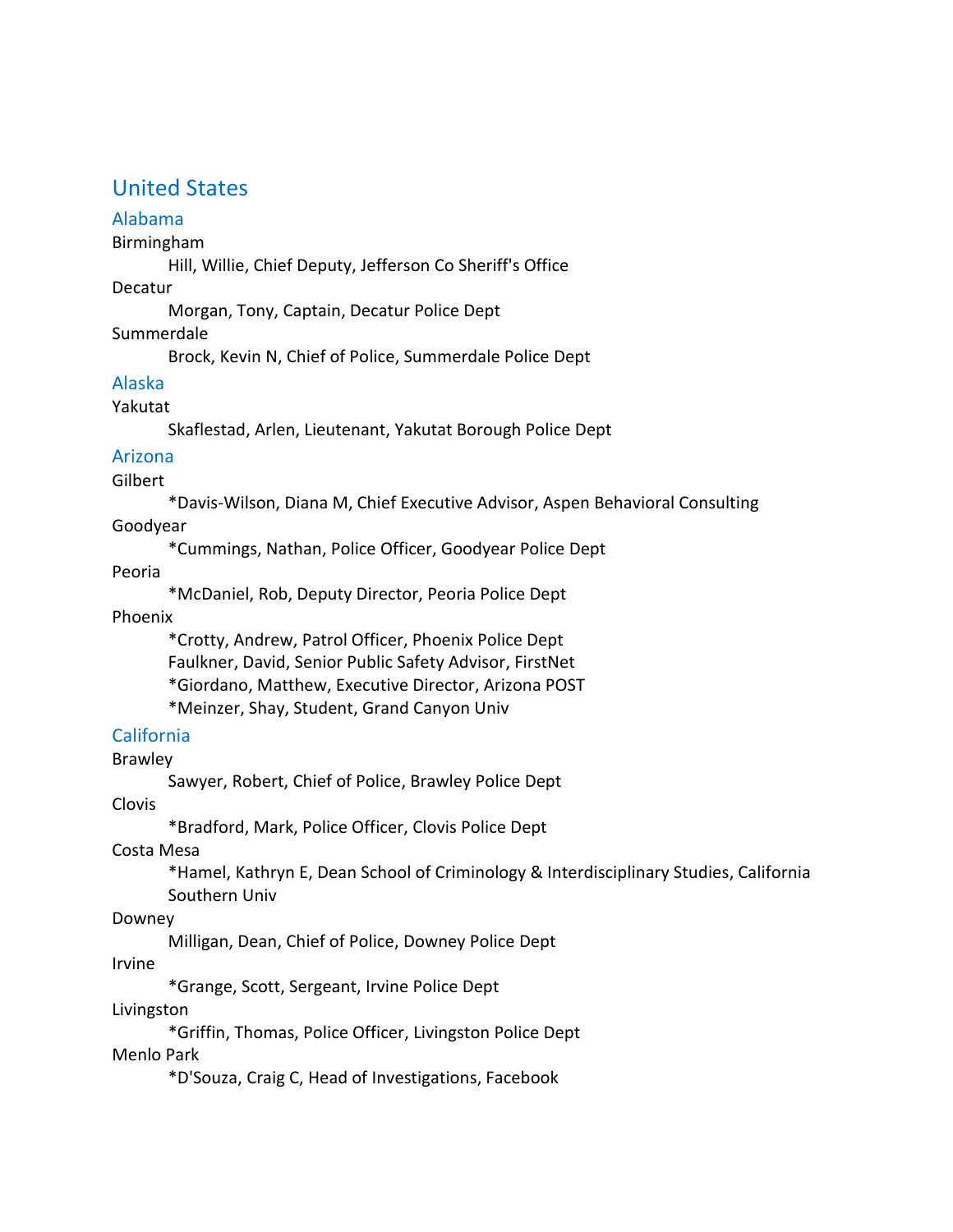Pleasant Hill \*Ward, Nicholas, Student Clinical Psychology, John F Kennedy Univ Redwood City Robbins, Mark, Undersheriff, San Mateo Co Sheriff's Office Reseda Embrich, Steve, Captain, Los Angeles Police Dept Sacramento \*Gigante, Michele, Sergeant, Sacramento Police Dept Salinas \*Robinson, Kim, Commander, Salinas Police Dept San Jose \*Zacharisen, Frank, Captain, Santa Clara Co Sheriff's Office Santa Barbara \*Lee, Cherylynn, Behavioral Science Unit, Santa Barbara Co Sheriff's Office South Gate \*Cabral, Juan L, Police Officer, South Gate Police Dept Vernon Gray, Brandon, Lieutenant, Vernon Police Dept Colorado Aspen Fabrocini, Robert, Sergeant, Aspen Police Dept Aspen \*Leitch, Terry, Sergeant, Aspen Police Dept Boulder McEldowney, Katie, Personnel & Training Commander, Boulder Police Dept Centennial Brown, Tyler, Sheriff, Arapahoe Co Sheriff's Office Commerce City \*Reisinger, Craig, Senior Business Analyst, Commerce City Police Dept Dacono Skaggs, Matthew, Chief of Police, Dacono Police Dept Golden Jepkema, John, Division Chief, Jefferson Co Sheriff's Office Ignacio Hamby, Charles, Captain Tribal Rangers, Southern Ute Indian Tribe Kersey Gottschalk, David, Chief of Police, Kersey Police Dept Vail \*Bindle, Mike, Sergeant, Vail Police Dept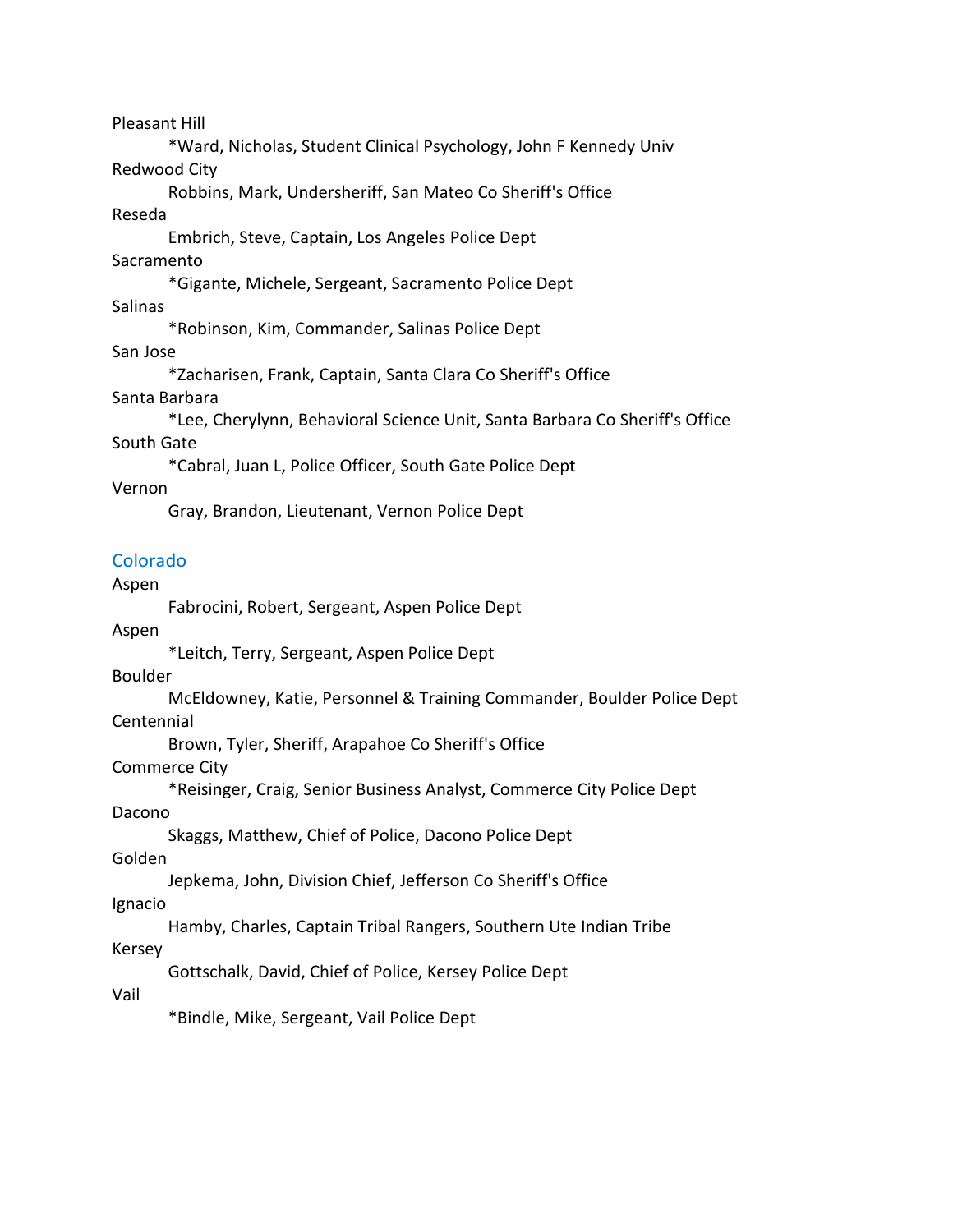#### **Connecticut**

#### Ansonia

Cota, Andrew, Chief of Police, Ansonia Police Dept

Chester

\*Maurice, Eric, Law Enforcement Sales, Whelen Engineering Co Inc

East Windsor

\*Leab, Derek, Sergeant, East Windsor Police Dept

Naugatuck

\*Devan, Amanda, Sergeant, Naugatuck Police Dept

#### New Britain

Chute, Christopher, Chief of Police, New Britain Police Dept

Norwich

Perry, John, Lieutenant, Norwich Police Dept

#### Winsted

\*Emanuel, Michael, Professor Criminal Justice, Northwest Connecticut Community College

#### **Delaware**

#### Dover

\*Horsman, John, Law Enforcement Liaison, Delaware Office of Hwy Safety

#### Milton

Harvey, Derrick, Deputy Chief of Police, Milton Police Dept

#### Wilmington

Handlon, Joseph C, Deputy Attorney General, Delaware State Police

### District of Columbia

#### Washington

\*Borgeson, Daniel C, Student, American Univ Brandt, Matthew G, Senior Advisor, Federal Protective Service / DHS \*Chen, Angela, Student, American Univ \*Chicco, Marco A, Student, American Univ \*Clapp, Henry S, Student, American Univ \*Consuegra de Leon, Carolina, Student, American Univ Copper, Brian, Commander, US Air Force Security Police \*Hampton, Nia A, Student, American Univ \*Hunt, Damian J, Student, American Univ \*King, Leayrohn L, Student, American Univ \*Krupa, Angelica A, Student, American Univ \*Lin, Joshua C, Student, American Univ \*Miller, Caroline B, Student, American Univ \*Mills, Evanthia A, Student, American Univ \*Moon, Bethany J, Student, American Univ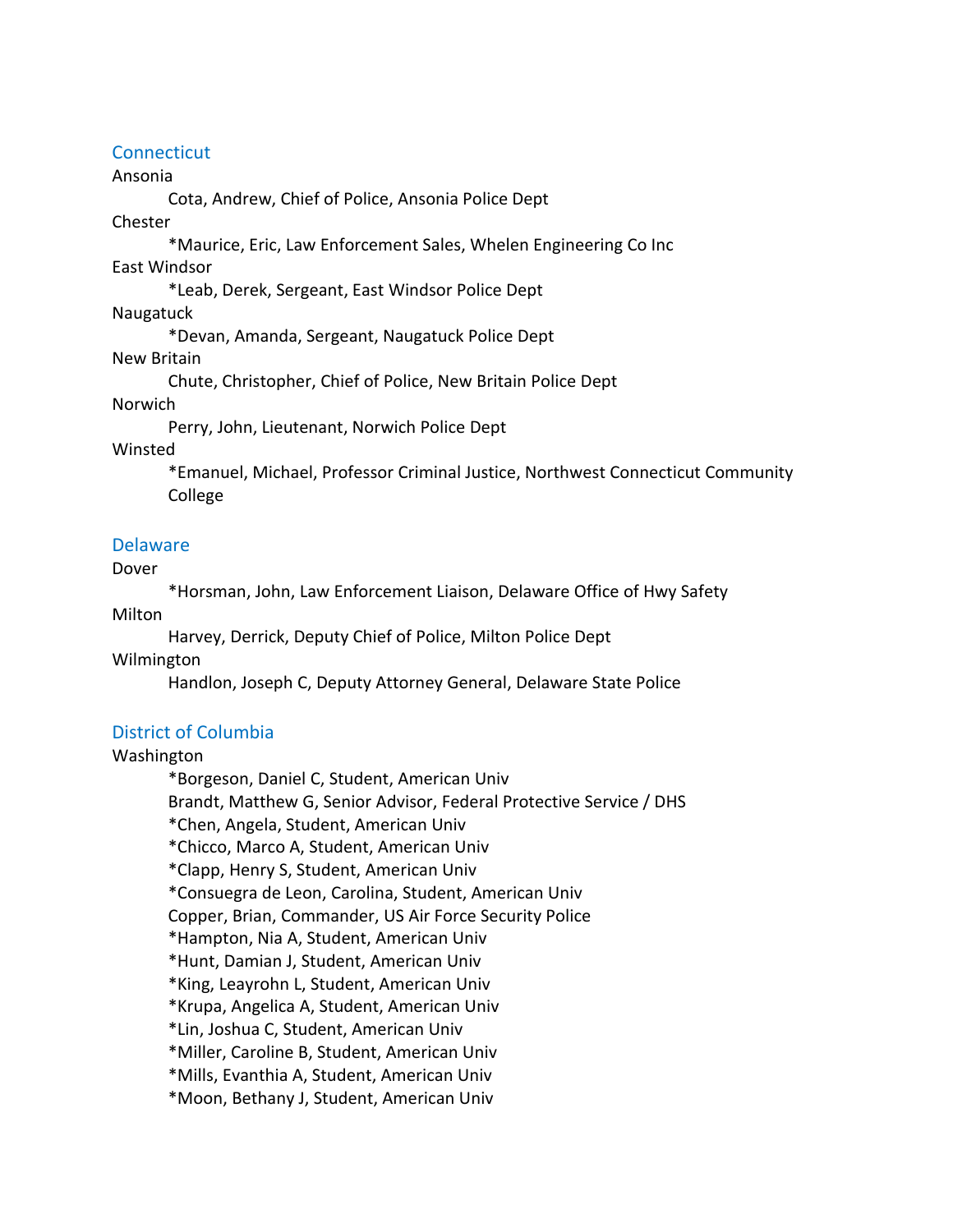\*O'Rourke, Daniel D, Student, American Univ \*Quezada, Apolina, Student, American Univ \*Remavich, Andrew J, Student, American Univ \*Smith, Solenne, Student, American Univ \*Steuerwald, Jason L, Student, American Univ Taherzadeh, Arian, Special Agent, US Special Police \*Triplett, Tyler K, Student, American Univ \*Turcios, Brenda E, Student, American Univ Vatajelu, Valentin, Police Liaison Officer, Embassy of Romania

#### Florida

#### Aventura

Labombarda, Tom M, Captain, Aventura Police Dept

#### Fort Lauderdale

Robson, Steve, Major/Director Training Division, Fort Lauderdale Police Dept Zukowsky, Sean, Colonel/Undersheriff, Broward Co Sheriff's Office

#### Miami

Guerra, Albert, Major, Miami Police Dept

#### Pembroke Pines

Bermudez, Carlos, Assistant Chief of Police, Pembroke Pines Police Dept Shimpeno, Kipp, Chief of Police, Pembroke Pines Police Dept

#### St Petersburg

\*Swensson, Jo-Anne, Training Supervisor, St Petersburg Police Dept

#### Tampa

\*Baxter, Andrew, Lieutenant, Hillsborough Co Sheriff's Office

Bradford, James M, Colonel, Hillsborough Co Sheriff's Office

\*Harrington, Scott, Manager Strategic Accounts, SureView Systems

#### Vero Beach

\*Raulen, Thomas, Lieutenant Homeland Security, Indian River Co Sheriff's Office

#### Georgia

#### Augusta

Metzler, Gerald, Captain, Richmond Co Sheriff's Office \*Tilley, Jeff, Investigator, Richmond Co Schools

#### Decatur

Adkins, Cynthia, Inspector, Georgia Bureau of Investigation

#### Greensboro

Harrison, Donnie A, Sheriff, Greene Co Sheriff's Office

#### Lawrenceville

Bryson, Charlie B, Captain/CEO, Gwinnett Co Fire & Emergency Services

#### Mount Berry

Baggett, Jonathan C, Chief of Police, Berry College Police Dept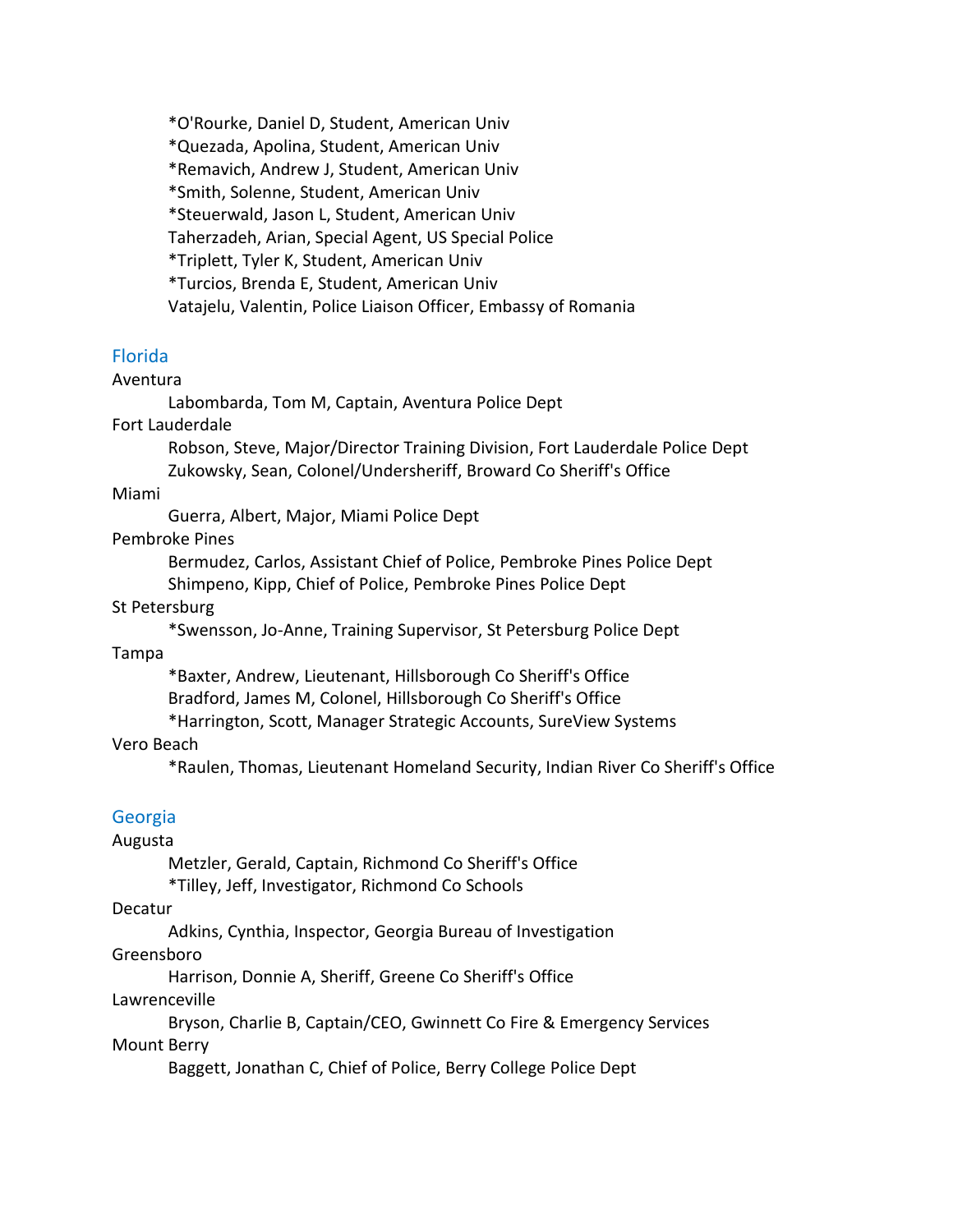Plains

\*Di Carlo, Todd, Special Agent, US Secret Service

Savannah

Adams, DeVonn, Interim Assistant Chief of Police, Savannah Police Dept

#### Hawaii

Schofield Barracks \*Pendergast, Paula, USACIDC Wellness Program Support, US Army Criminal Investigation Command

#### Illinois

Barrington Burke, John, Assistant Chief of Police, Barrington Police Dept Bedford Park Hansen, Thomas, Chief of Police, Bedford Park Police Dept Broadview Kostka, Thomas J, Commander, Broadview Police Dept Buffalo Grove \*Wilson, Brittany, Social Worker, Buffalo Grove Police Dept Chicago Mack, Bryan J, Commander, Metra Police Dept Farmer City Neal, Glenn T., Chief of Police, Farmer City Police Dept Highland Park Bonaguidi, William, Commander, Highland Park Police Dept **Marseilles** Faber, Brian, Chief of Police, Marseilles Police Dept Morton Grove Weitzel, Michael, Deputy Chief of Police, Morton Grove Police Dept Pekin Jones, Robert, Sergeant, Pekin Police Dept South Elgin \*Doty, Michael, Sergeant, South Elgin Police Dept Woodstock Marinier, Misty, Chief Investigator, McHenry Co State?s Attorney?s Office Worth Fernandez, Cristiano, Deputy Chief of Police, Worth Police Dept Indiana St John

Flores, Steven, Sergeant/Commander, St John Police Dept

St Meinrad

\*Sroufe, Darren, Director of Safety and Security, St Meinrad Archabbey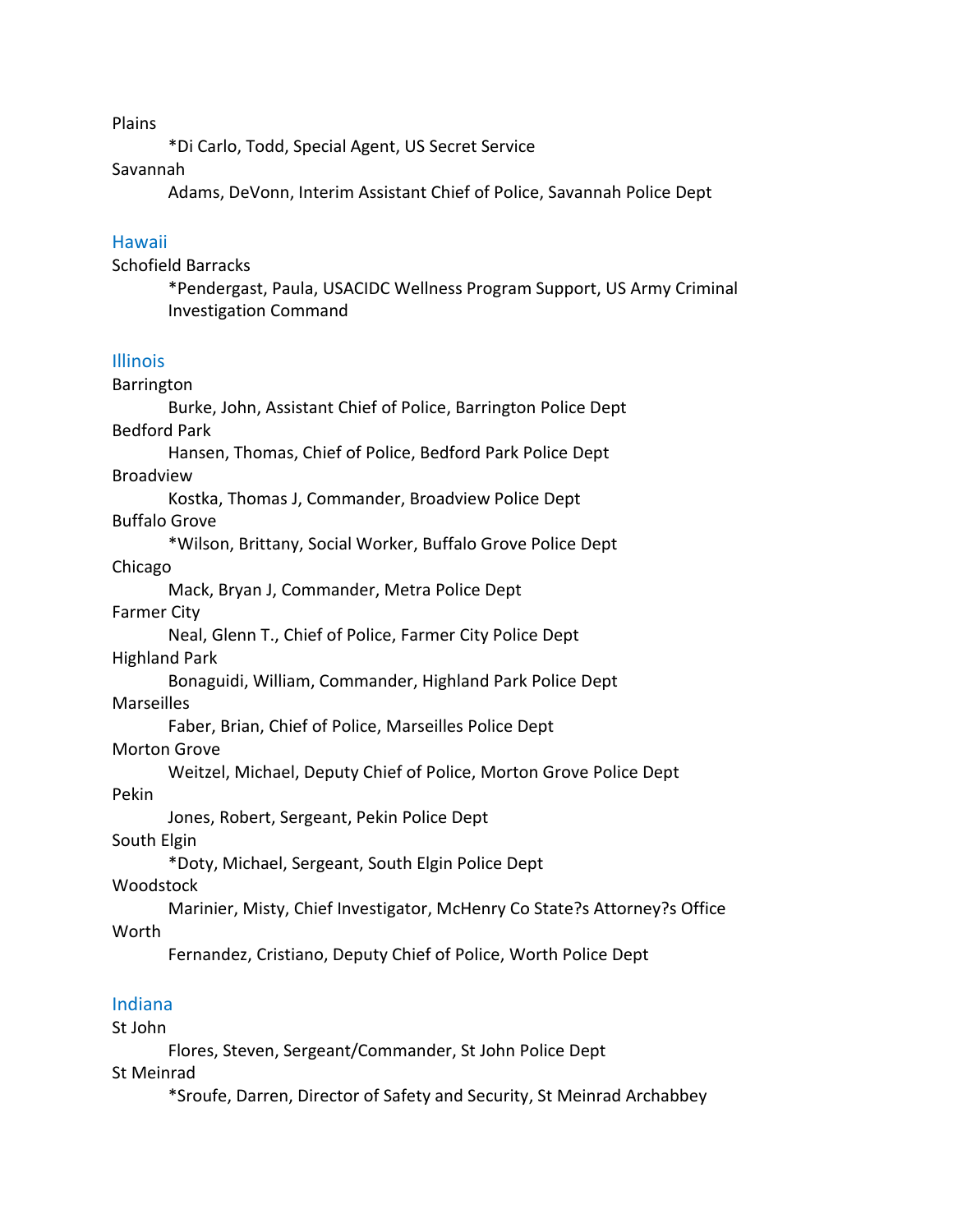Valparaiso

Manteuffel, Timothy, Chief Deputy, Porter Co Sheriff's Dept

#### Iowa

Washington

\*Terrill, Kelly, Director of Legal Update, Police Legal Sciences Inc

#### Kansas

Holcomb

Williams, Cory, Chief of Police, Holcomb Police Dept

Hutchinson

\*Buller, Heather, Assistant Director, Kansas Law Enforcement Training Center

#### Olathe

Campbell, Jeremy, Captain, Johnson Co Sheriff's Office

#### Pittsburg

Hite, Stuart, Chief of Police, Pittsburg State Univ Police

Pratt

Humble, Nate, Chief of Police, Pratt Police Dept

Salina

\*Anderson, Timothy P, Staff Development Specialist, Kansas Hwy Patrol

Salina

\*Crump, Mark, Technical Trooper, Kansas Hwy Patrol

#### Tonganoxie

Lawson, Gregory, Chief of Police, Tonganoxie Police Dept

#### Kentucky

Frankfort

Adams, Charles, Major, Frankfort Police Dept

#### Louisville

\*Bennett, Larry, Senior Chaplin, Louisville Metro Police Dept

Parks, Shara, Lieutenant Colonel/Assistant Chief of Police, Louisville Metro Police Dept Richmond

\*Kirstein, Daniel, Police Officer, Richmond Police Dept

#### Louisiana

Boyce

Goudeau, Ronald, Chief of Police, Boyce Police Dept

#### Gonzales

\*Blalock, Michael C, Detective Staff Sergeant, Ascension Parish Sheriff's Office Fontenot, Chris, Lieutenant, Ascension Parish Sheriff's Office Gaughf, T J, Training Lieutenant, Ascension Parish Sheriff's Office Gautreau, Kyle B, Intergovernmental Affairs Officer, Ascension Parish Sheriff's Office Gremillion, Laura M, Accreditation Manager/Major, Ascension Parish Sheriff's Office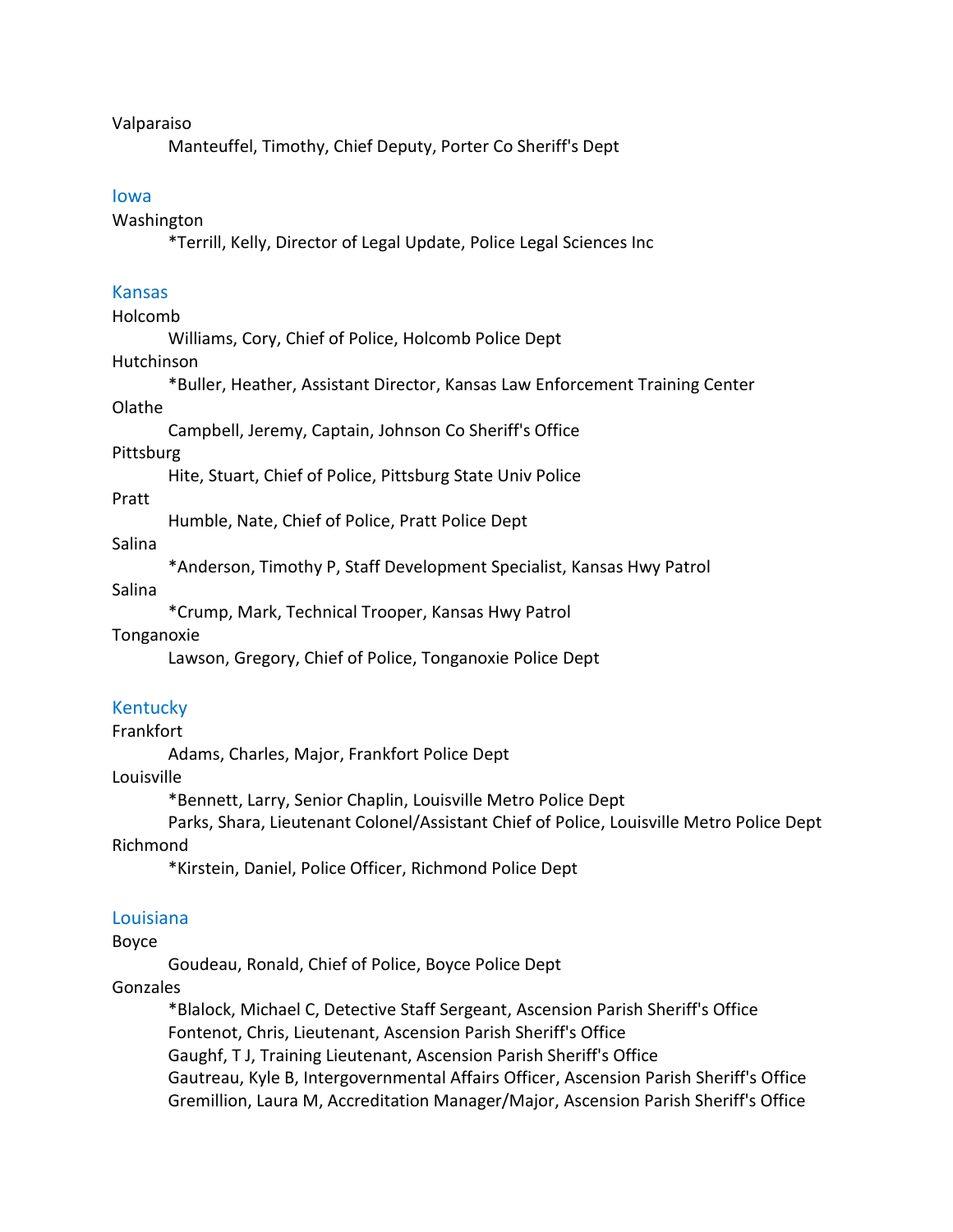Matthews, Clark, Captain, Ascension Parish Sheriff's Office Robert, Paul, Colonel, Ascension Parish Sheriff's Office Toney, Mike, Lieutenant Colonel, Ascension Parish Sheriff's Office New Orleans Albert, Darryl, Commander, New Orleans Police Dept Bouyelas, Kirk, Chief of Police, Tulane Univ Police Dept Scott, Kenneth, Chief of Public Safety, Mercedes Benz Superdome/Smoothie King Center Shreveport Long, Jay, Chief Deputy, Caddo Parish Sheriff's Office **Zachary** Ennis, Roderick, Captain, Zachary Police Dept Maine Waldoboro Lash, John F, Chief of Police, Waldoboro Police Dept Wiscasset

Hesseltine, Lawrence, Chief of Police, Wiscasset Police Dept

### Maryland

Annapolis

Fredericks, Jim, Sheriff, Anne Arundel Co Sheriff's Office

Baltimore

Torrence, Timothy, Commander of Training, Maryland Transit Administration Police Cheverly

Towers, Jarod, Acting Chief of Police, Cheverly Police Dept

Forest Heights

Rease, Anthony, Chief of Police, Forest Heights Police

Greenbelt

\*Cragg, Tam, Training Manager, Alutiiq Advanced Security Solutions LLC

Hagerstown

Alexander, Thomas S, Captain, Hagerstown Police Dept

Hampstead

Snyder, David, Chief of Police, Hampstead Police Dept

Hancock

Cook, Rick, Chief of Police, Hancock Police Dept

Landover

\*Turner, Donnell, Inspector General, Prince George's Co Police Dept

### **Massachusetts**

Boston

Cronin, Joseph W, Inspector in Charge, US Postal Inspection Service Burlington

\*Tigges, James, Detective, Burlington Police Dept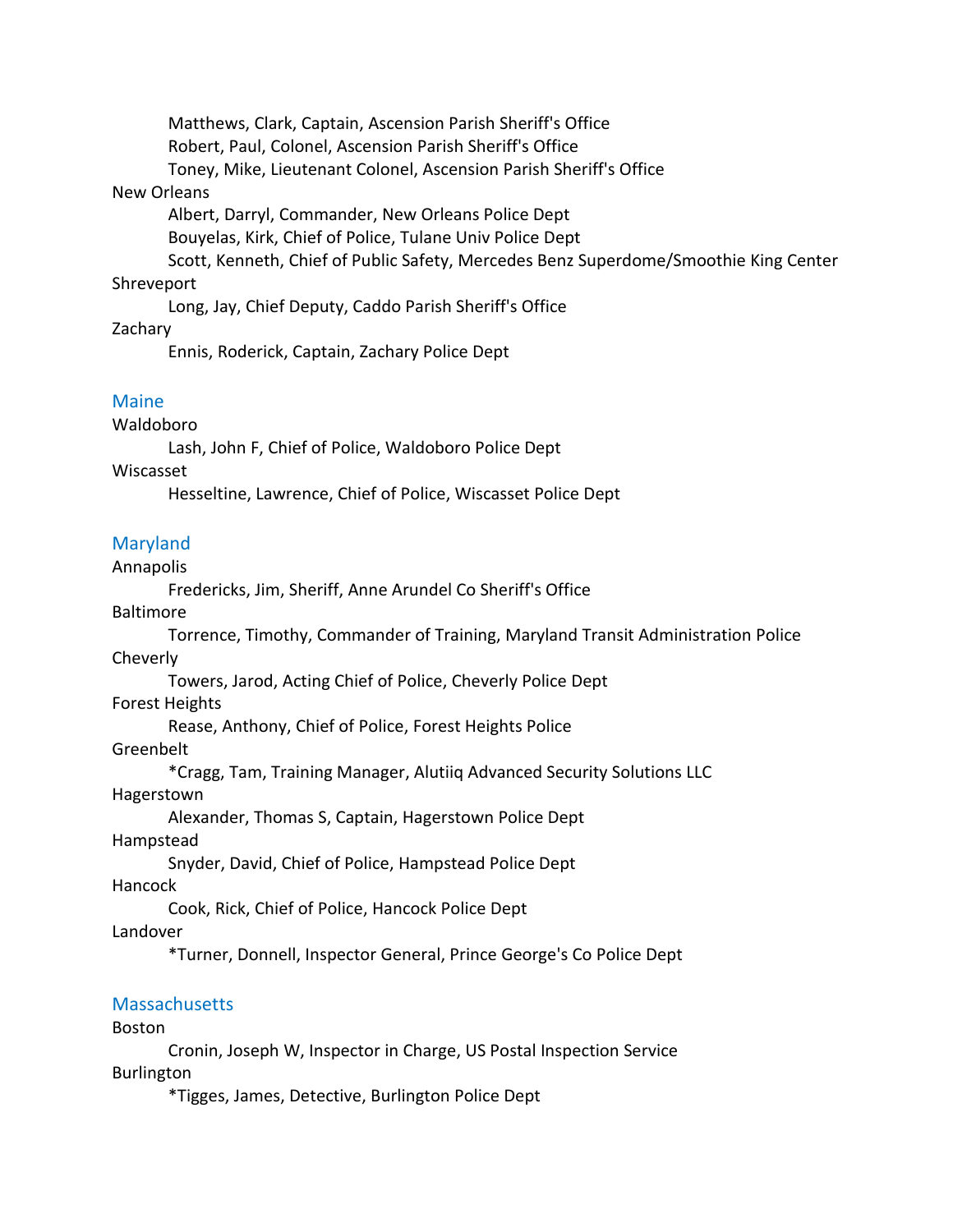Lowell

\*Donohue, Richard, Doctoral Teaching Fellow, Univ of Massachusetts Lowell Medfield

\*Cahill, William, Trooper Ret/Attorney, Massachusetts State Police

### Otis

Hamill, Daniel, Chief of Police, Otis Police Dept

#### Sharon

Coffey, Stephen, Lieutenant, Sharon Police Dept

Ford, John E, Chief of Police, Sharon Police Dept

#### Wareham

Walcek, John, Acting Chief of Police, Wareham Police Dept

#### Michigan

Clawson

Sarvello, Scott A, Chief of Police, Clawson Police Dept

Holland

\*DeWitt, Jason, Technology Specialist, City of Holland

Shelby Township

Schmittler, Jason, Captain, Shelby Twp Police Dept

#### Sterling Heights

May, Robert, Laboratory Director-D/F/Lieutenant, Michigan State Police

#### **Minnesota**

Cottage Grove

Koerner, Peter, Director of Public Safety, Cottage Grove Dept of Public Safety Hibbing

\*Hietala, Eric, Investigator, Hibbing Police Dept

#### Plymouth

Fadden, Erik, Deputy Director of Public Safety, Plymouth Police Dept

#### St Paul

\*Duggan, William, Sergeant, St Paul Police Dept Falkowski, Shari, Senior Commander, St Paul Police Dept

#### **Missouri**

Columbia

Jones, Geoffrey, Interim Chief of Police, Columbia Police Dept

#### Kansas City

DeBoard, Virginia, Captain, Metropolitan Community College Police Dept Manchester

Will, Scott, Chief of Police, Manchester Police Dept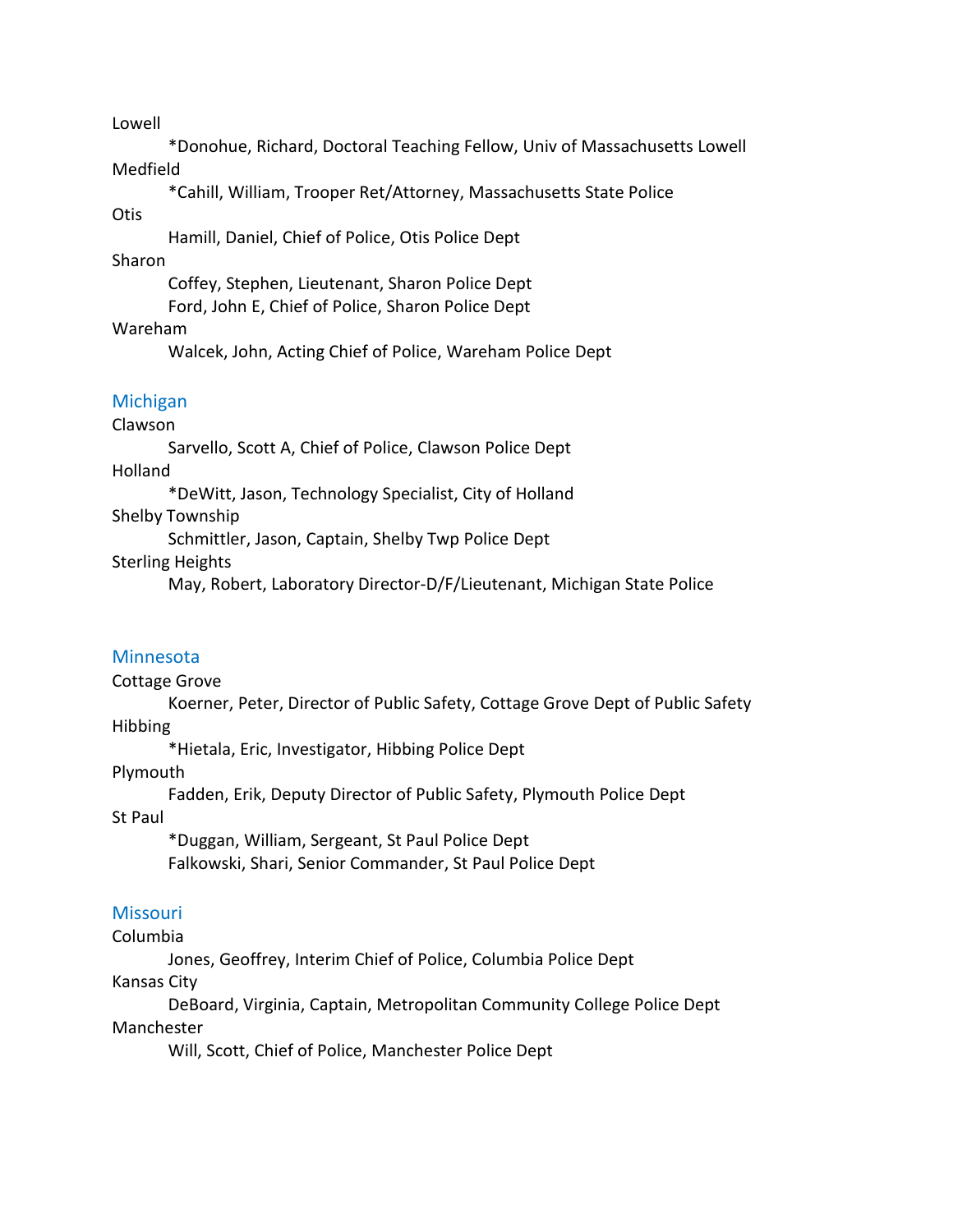O'Fallon

\*Oldani, Brigid, Sergeant, St Charles Co Police Dept \*Selsvold, Brianna, Detective, St Charles Co Police Dept Pleasant Hill \*Bass, Justin, Patrol Officer, Pleasant Hill Police Dept Springfield

Charleston, Jennifer Marie, Lieutenant, Springfield Police Dept West Plains

Monticelli, Stephen P, Chief of Police, West Plains Police Dept

#### Nebraska

#### Kearney

Anderson, Robert, Captain, Buffalo Co Sheriff's Office Waugh, Bryan, Chief of Police, Kearney Police Dept

#### Papillion

\*Furcini, David, RSC, AT&T

#### Winnebago

\*Benson, Matthew, K9 Officer/Drug Recognition Expert, Winnebago Police Dept

### Nevada

#### North Las Vegas

Collins, Donald T, Captain, North Las Vegas Police Dept Gravatt, Jacqueline L, Captain, North Las Vegas Police Dept Middlebrook, George, Captain, North Las Vegas Police Dept

#### New Hampshire

Lincoln

Morris, Chad, Chief of Police, Lincoln Police Dept

#### Nashua

Testaverde, James, Deputy Chief of Police, Nashua Police Dept Pittsfield

Collins, Joseph M, Chief of Police, Pittsfield Police Dept

Winchester

Tollett, Mike T, Chief of Police, Winchester Police Dept

### New Jersey

Aberdeen

Lloyd, Matthew, Lieutenant, Aberdeen Twp Police Dept

#### Atlantic City

Barnhart, Jerry, Deputy Chief of Police, Atlantic City Police Dept

#### Braddock

Ostermueller, Richard, Deputy Chief of Police, Winslow Twp Police Dept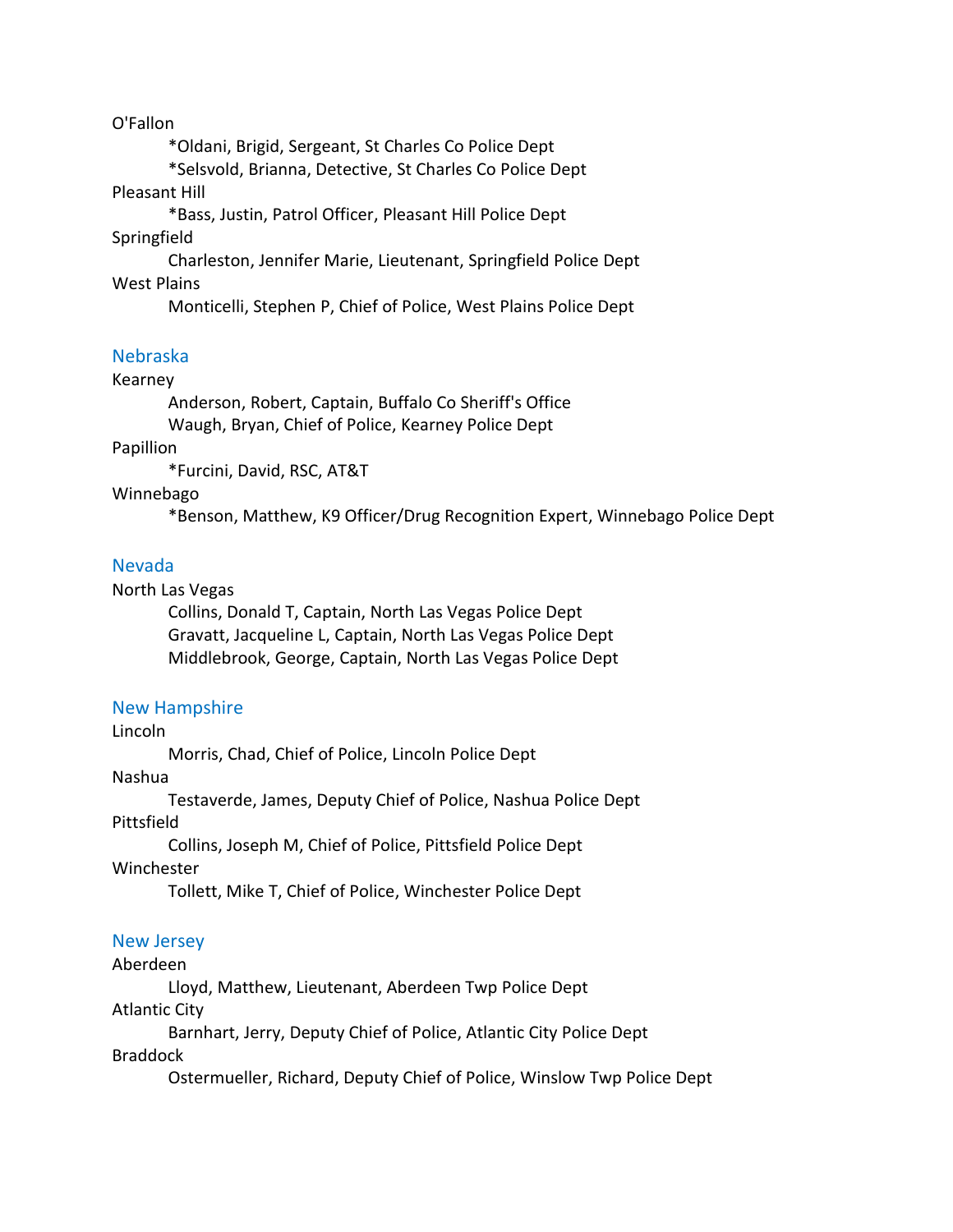Brookside \*Ambrosi, Matthew, Sergeant, Mendham Twp Police Dept \*Kalweit, Robert, Patrolman, Mendham Twp Police Dept Garfield Polonkay, Ronald, Deputy Chief of Police, Garfield Police Dept Laurel Springs Minosse, Anthony, Captain, Gloucester Twp Police Dept Maywood Natale, Joseph A, Chief of Police, Maywood Police Dept Morristown Greer, Stuart K, Lieutenant, Morristown Police Dept Mount Holly Spitler, Richard W, Chief of Police, Mount Holly Twp Police Dept Newark \*Salacki, Bryan, Trooper, New Jersey State Police Parsippany Miller, Andrew P, Chief of Police, Parsippany Police Dept Paterson \*Brown, Glenn, Chief of Detectives, Passaic Co Prosecutor's Office Piscataway McLaughlin, Michael, Chief of Police, Piscataway Twp Police Dept Pompton Plains Brown, Robert, Detective Lieutenant, Pequannock Twp Police Dept Roselle Park McCaffery, Daniel, Chief of Police, Roselle Park Borough Police Dept Sea Isle City Mammele, William, Lieutenant, Sea Isle City Police Dept Spotswood Zarro, Michael, Chief of Police, Spotswood Police Dept Wood-Ridge Korin, John T, Chief of Police, Wood-Ridge Police Dept New Mexico Los Lunas Kmatz, Mark, Undersheriff, Valencia Co Sheriff's Office

Vigil, Denise, Sheriff, Valencia Co Sheriff's Office

#### Santa Fe

\*Perdue, William, Senior Investigator, 1st Judicial District Attorney's Office

### New York

#### Albany

Donohue, Edward, Deputy Chief of Police, Albany Police Dept Hogan, Brian, Deputy Chief of Police, Albany Police Dept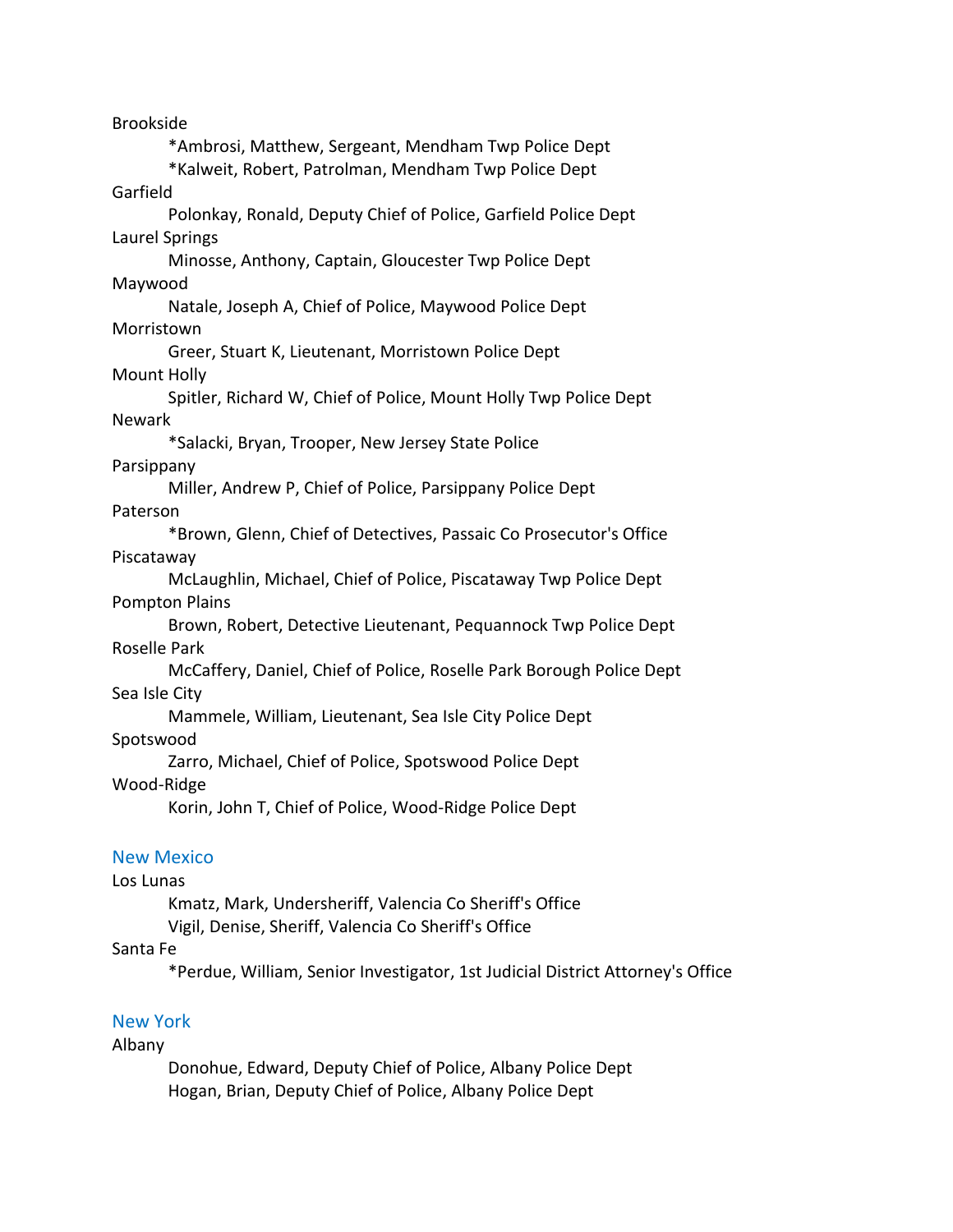#### Brooklyn

\*Braun, Tau, Executive Director, Violence Prevention Agency Ithaca Monticello, Vincent, Senior Deputy Chief of Police, Ithaca Police Dept New York \*Gavish, Amit, Executive Vice President Sales Americas, Voyager Analytics Niagara Falls Aderman, Kellie, Lieutenant, Town of Niagara Police Dept South Nyack Wilson, Daniel, Chief of Police, South Nyack-Grand View Police Dept

#### North Carolina

Burlington \*Balog, Alan, Lieutenant, Burlington Police Dept Jamestown Popek, Timothy, Lieutenant, Guilford Co Sheriff's Office Pinehurst Webb, Glen, Deputy Chief of Police, Pinehurst Police Dept Raleigh Lawrence, Kevin, Chief Law Enforcement Division, Wake Co Board of Alcoholic Control

#### Ohio

Brook Park

Dickel, Thomas, Chief of Police, Brook Park Police Dept

Dayton

Streck, Rob, Chief Deputy, Montgomery Co Sheriff's Office

Hudson

Tabak, Perry, Chief of Police, Hudson Police Dept

Lakewood

Wilkins, Leslie, Captain, Lakewood Police Dept

Richfield

Swanson, Michael, Assistant Chief of Police, Richfield Police Dept

#### Strongsville

Campbell, Michael, Lieutenant, Strongsville Police Dept

### Oklahoma

Collinsville

Burke, Matthew, Chief of Police, Collinsville Police Dept

#### Wyandotte

Johnston, Glenn, Chief of Police, Wyandotte Nation Tribal Police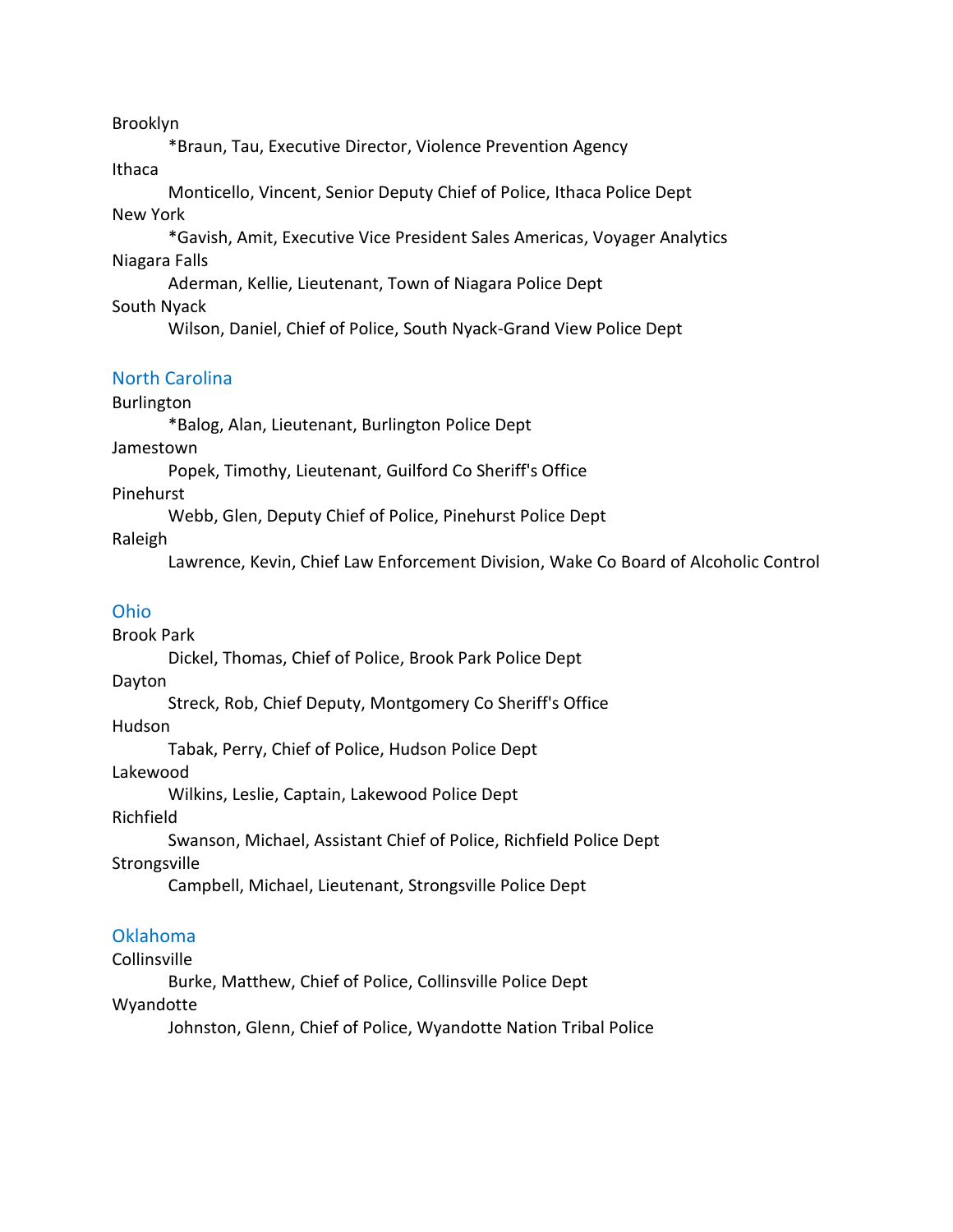#### **Oregon**

#### Portland

\*Ibarra, Carlos, Police Officer, Portland Police Bureau

#### Talent

Doney, Tim, Chief of Police, Talent Police Dept

#### Pennsylvania

Allentown

Alsleben, Tony, Chief of Police, Allentown Police Dept

#### Hanover

Hettinger, Guy W, Chief of Police, Penn Twp Police Dept

#### Hershey

\*Gilbert, Rick, Senior Director Campus Safety, Milton Hershey School Huntingdon Valley

Scirrotto, David J, Chief of Police, Lower Moreland Twp Police Dept Johnstown

Zakucia, Nicholas, Chief of Police, Geistown Borough Police Dept Pittsburgh

> Cortazzo, Anthony E, Chief of Police, Baldwin Borough Police Dept DiPippa, Robert, Lieutenant, Port Authority of Allegheny Co Police Grubb, Matthew, Lieutenant, Ross Twp Police Dept Petras, Paul, Deputy Chief of Police, Mount Lebanon Police Dept

### Washington

Hilk, Drew, Chief of Police, South Strabane Twp Police Dept

#### Rhode Island

Barrington

DeCrescenzo, Dino, Chief of Police, Barrington Police Dept

### Westerly

Lacey, Shawn, Chief of Police, Westerly Police Dept

#### South Carolina

#### Blythewood

Warren, Michael, Major, South Carolina Hwy Patrol

Chesterfield

Weiss, Marc, Lieutenant, Chesterfield Co Sheriff's Office

#### Greenville

Carter, Richard P, Postal Inspector, US Postal Inspection Service

Laurens

Cofield, Chrissie, Chief of Police, Laurens Police Dept

#### Myrtle Beach

Chestnut, William, Lieutenant, Myrtle Beach Police Dept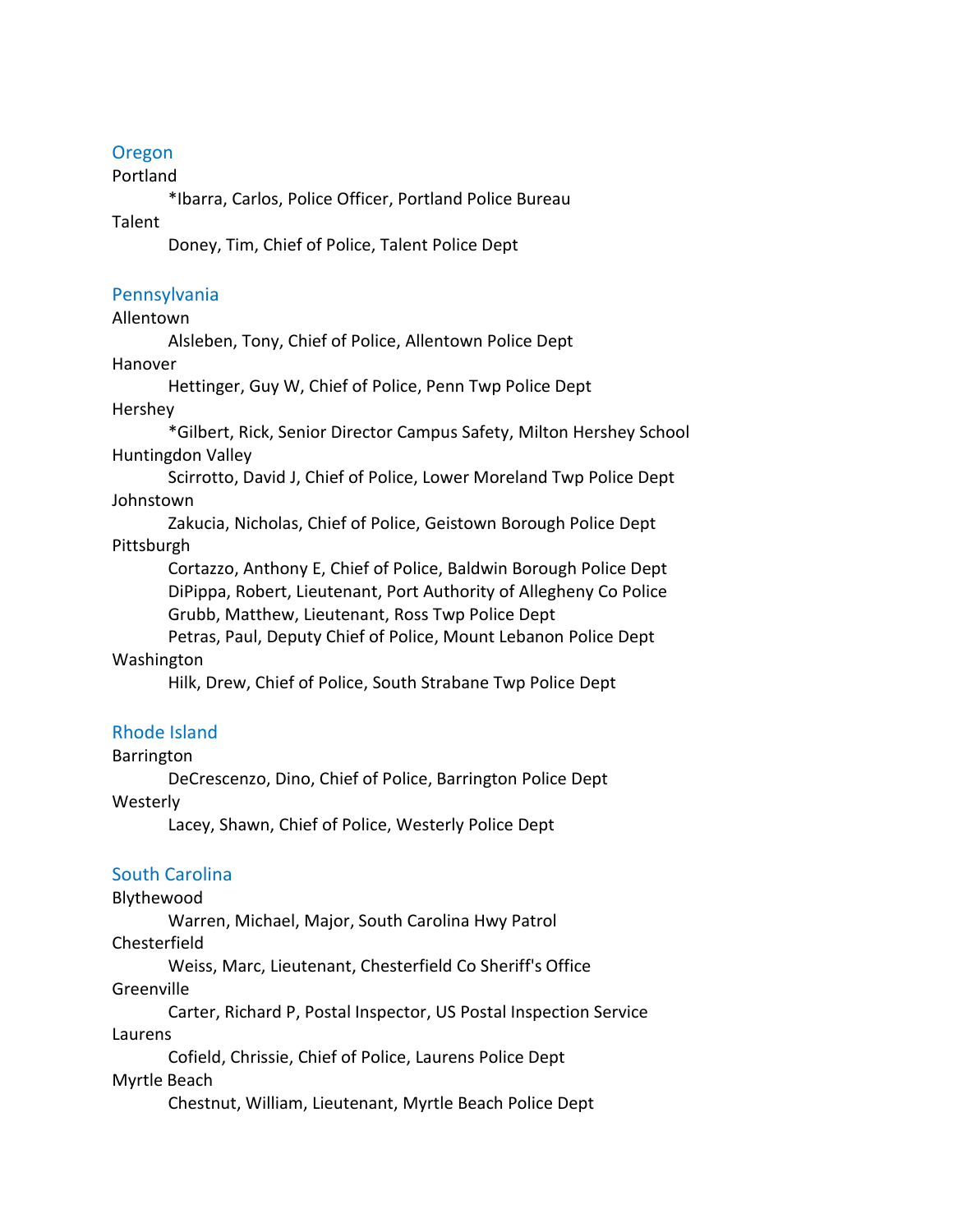#### Pendleton

\*McCall, Joel E, Professor, Tri-County Tech College

#### Rock Hill

McDougald, Bryan, Chief for Public Safety, York Technical College Public Safety Dept Sumter

Jackson, Jeffery, Major of Operations, Sumter Police Dept

#### Walhalla

Hawk, Gentry, Captain Detention Center, Oconee Co Sheriff's Office

#### West Columbia

Morrison, Scott, Assistant Chief of Police, West Columbia Police Dept

#### South Dakota

#### Lake Norden

Aas, Tony, Chief of Police, Lake Norden Police Dept

#### Tennessee

#### Chattanooga

Irvin, Jason R, Assistant Chief of Police, Chattanooga Police Dept

#### Knoxville

Green, Ronald, Deputy Chief of Police, Knoxville Police Dept

### Memphis

Irvin, Channing, Special Agent in Charge, US Secret Service

#### Nashville

Keene, Alan, Captain, Metropolitan Nashville International Airport Police Nashville

Shetler, Shane, Lieutenant, Metropolitan Nashville Police Dept

#### **Texas**

Austin Gartman, Chad, Assistant Commander, Texas Parks & Wildlife Dept Boerne \*Foley, Rebecca, Community Police Officer, Boerne Police Dept Cedar Hill Hawthorne, James, Chief of Police, Cedar Hill ISD Police Dept Fair Oaks Ranch Rubin, Scott, Chief of Police, Fair Oaks Ranch Police Dept Fort Worth \*Martin, John, Police Officer, Fort Worth Police Dept Garland Barineau, Pedro J, Lieutenant, Garland Police Dept Lubbock

Anderson, Nathan, Lieutenant, Lubbock Police Dept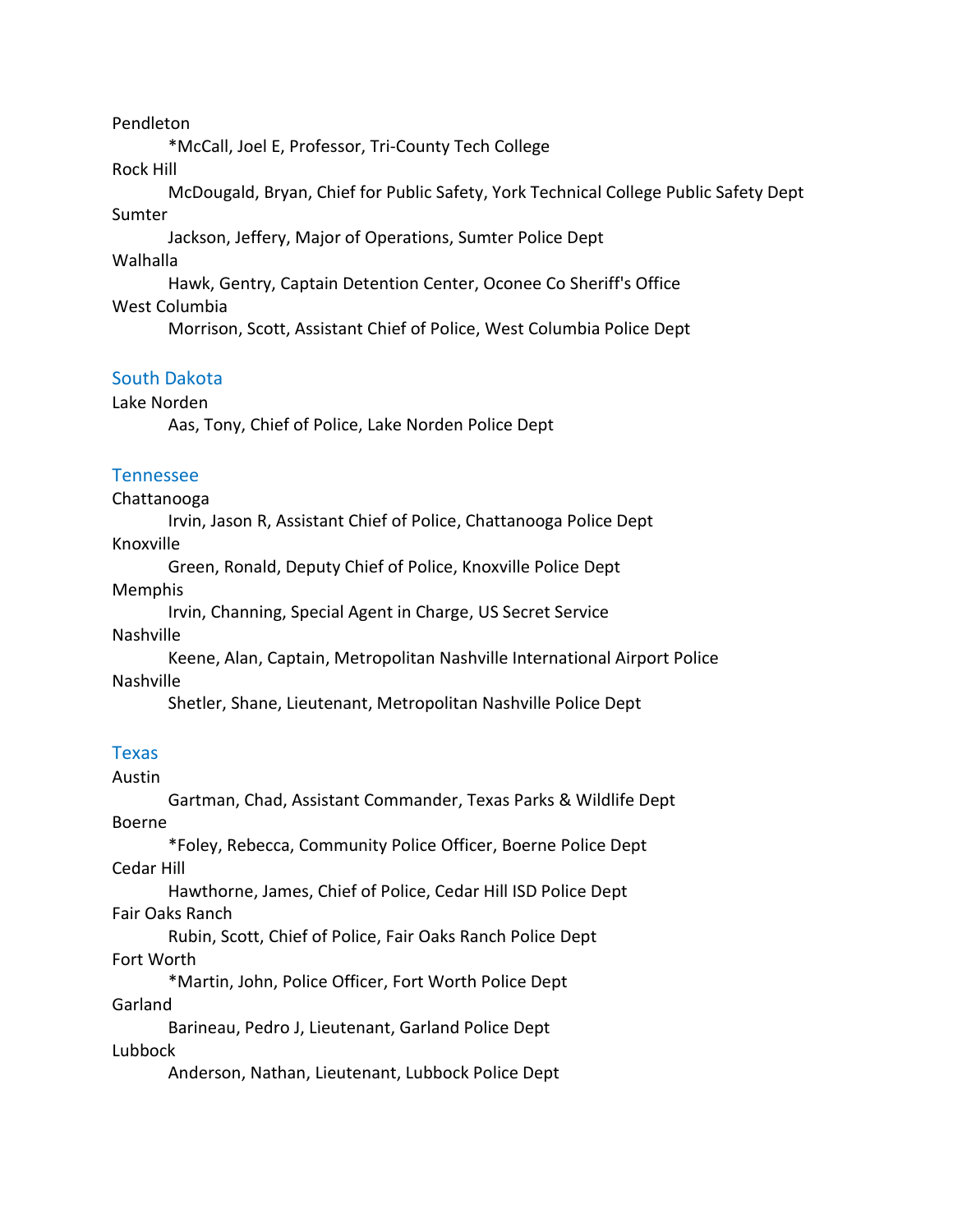Ore City

Brasher, Tony, Chief of Police, Ore City Police Dept

#### Pearland

Moncrief, Thomas, Captain, Pearland Police Dept

Savage, Patrick, Captain, Pearland Police Dept

### Princeton

Moyle, Mark, Chief of Police, Princeton Police Dept

#### San Antonio

\*Pickell, Sandra Isabel, Change Management Specialist, Bexar Co Sheriff's Office

#### Wylie

\*English, Donald, Sergeant, Wylie Police Dept \*Heckel, Greg, Corporal, Wylie Police Dept \*Hooker, Randy, SRO Sergeant, Wylie Police Dept \*Smith, Jason, Corporal, Wylie Police Dept \*Warren, Joddy, Sergeant, Wylie Police Dept

#### US Virgin Islands

St Thomas

\*Lewis, Sherri, Legal Counsel, US Virgin Islands Police Dept

#### Virginia

Alexandria

\*Walker, Wesley, Director of Business Development, Semantic AI Inc

Fairfax

\*Guerin, Larry, Student, George Mason Univ

#### Harrisonburg

Pollard, Roderick, Lieutenant, Harrisonburg Police Dept

\*Slater, Megan, Corporal, Harrisonburg Police Dept

#### Herndon

\*Austin, Damien, Corporal, Herndon Police Dept

\*Brown, Steven, Sergeant, Herndon Police Dept

\*Cummings, Brian, Network Security Engineer, Herndon Police Dept

\*Forbach, David, Corporal, Herndon Police Dept

\*Fraser, Mark, Corporal, Herndon Police Dept

\*Hamilton, Brian, Sergeant, Herndon Police Dept

\*Lange, Jeffrey, Corporal, Herndon Police Dept

\*Passmore, James J, Corporal, Herndon Police Dept

\*Ronk, Robert, Corporal, Herndon Police Dept

\*Spring, Donald, Corporal, Herndon Police Dept

\*Sullivan, Devin, Corporal, Herndon Police Dept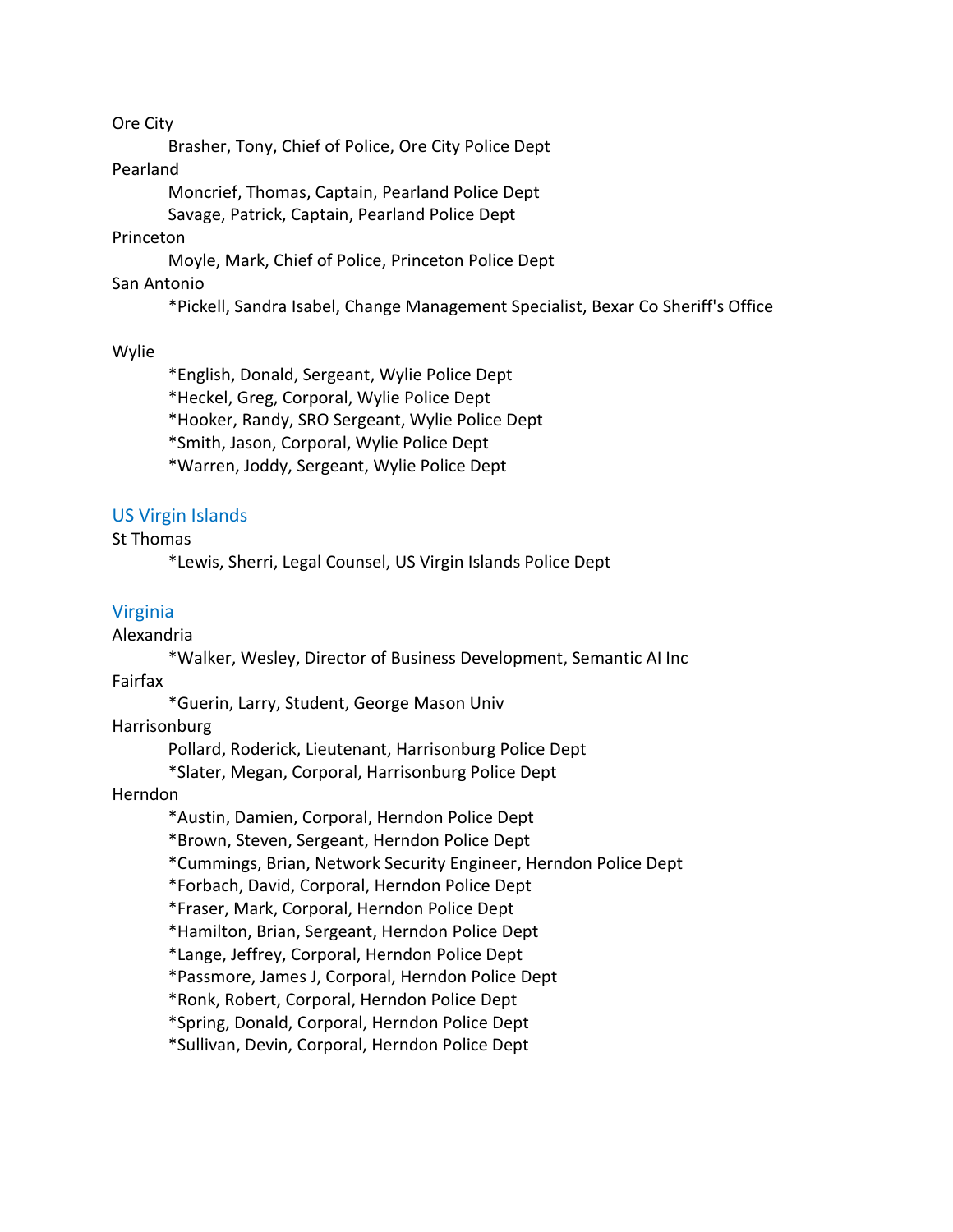#### Washington

Bellevue

\*Chin, Melissa, Legal Advisor, Bellevue Police Dept

#### Seattle

\*Norman, Miriam, Traffic Safety Resource Prosecutor, Washington Traffic Safety Commission

#### Tacoma

Bomkamp, Brent J, Undersheriff, Pierce Co Sheriff's Dept \*Troyer, Ed, Detective, Pierce Co Sheriff's Dept

#### West Virginia

#### Clarksburg

Fagan, Barry, Unit Chief/Special Agent, FBI

#### **Wisconsin**

#### Kenosha

Hansche, Tom, Inspector, Kenosha Police Dept

#### Madison

Krueger Favour, Jennifer, Captain, Madison Police Dept

Sasse, Michael, Deputy Administrator, Wisconsin Dept of Justice

#### Menomonie

King, Christopher, Commander, Menomonie Police Dept

Merrillan

Hartl, David, Chief of Police, Merrillan Police Dept

### Milwaukee

Ball, Denita, Chief Deputy, Milwaukee Co Sheriff's Office

Lucas, Earnell R, Sheriff, Milwaukee Co Sheriff's Office

#### Mount Pleasant

Soens, Matthew, Captain, Mount Pleasant Police Dept

#### Siren

Finch, Tracy, Sheriff, Burnett Co Sheriff's Office

#### Wyoming

#### Guernsey

VanDam, Terri, Chief of Police, Guernsey Police Dept

### Jackson

Carr, Matt, Sheriff, Teton Co Sheriff's Office

#### Wheatland

Russell, David, Captain, Platte Co Sheriff's Office